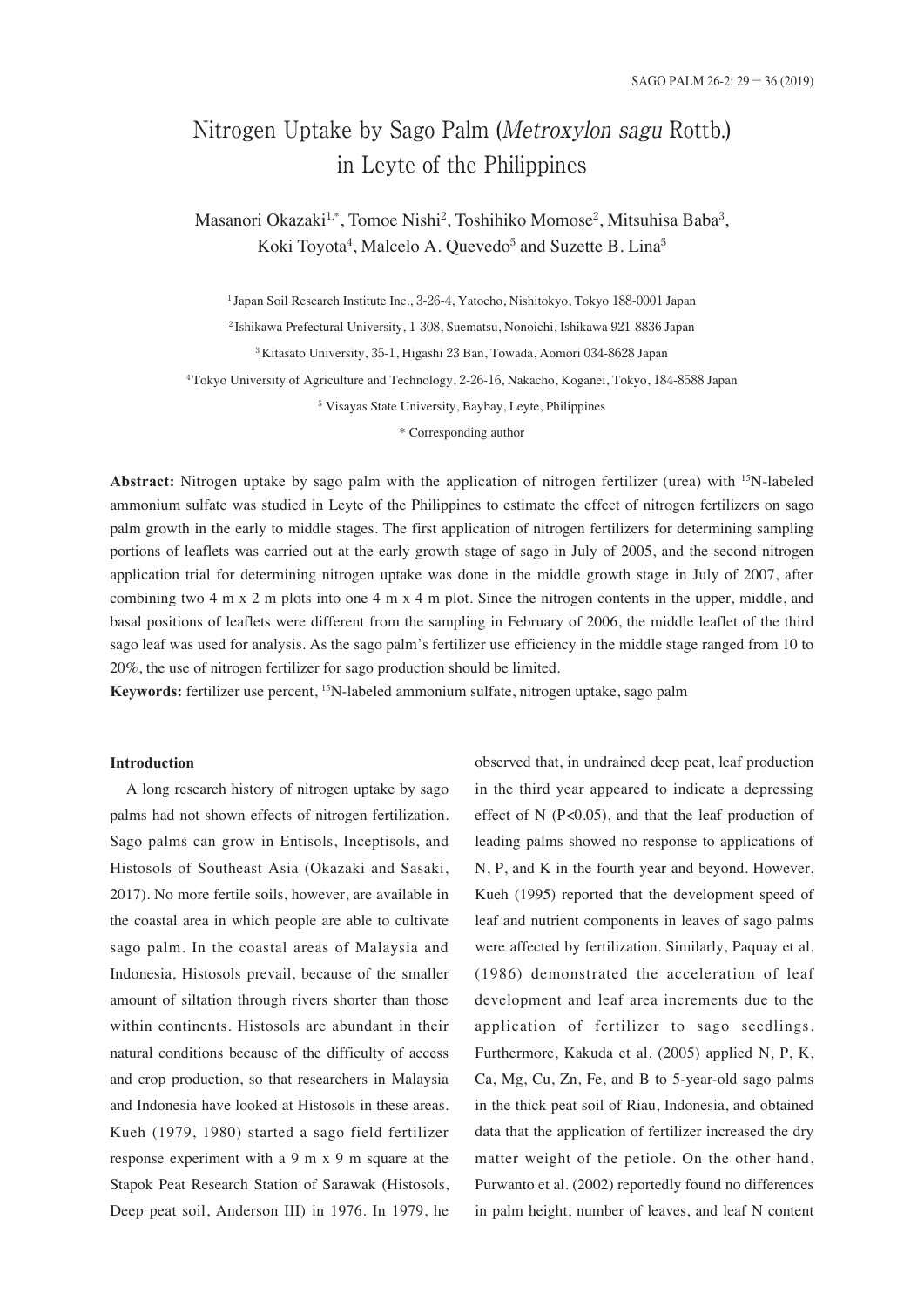between the fertilized and unfertilized sago palms in the fifth and twelfth months. The fertilization of slowrelease nitrogen fertilizers, Meister 40 and Meister 70, had limited effects on the growth factors of sago palms in the Philippines (Kimura et al., 2007). These studies indicated the limitation of nitrogen fertilization experiments, because of high temperatures, precipitation of more than 2000 mm with dry and wet seasons, and possible water-logged conditions due to irrigation.

The studies on nitrogen fertilization using a  $15N$ tracer were performed by Lina et al. (2009), who reported that sago palms responded to nitrogen fertilizer in the early growth stage under greenhouse conditions, and nitrogen uptake from normal urea fertilizer was 10-20% of the total nitrogen uptake by sago palms with immature root systems. There were few reports on sago palms' utilization rate of nitrogen fertilizer in field conditions with Inceptisols. Especially, the application of nitrogen to sago palms at the middle growth stage was limited.

The objective of this study was to clarify the utilization of nitrogen derived from urea fertilizer in Inceptisols by sago palms using  $15N$  tracers in Leyte of the Philippines.

#### **Materials and Methods**

### **1. Experimental field, soil, and urea application with 15N-labeled ammonium sulfate**

In an Af climate, with more than 2400 mm rainfall per year with a maximum temperature of 33 to 35 throughout the year and precipitation of 100 mm in April and 350 mm in December (Fig. 1), this study



 **Fig 1.** Climate conditions in Leyte, Philippines Bar shows the monthly precipitation, and the polygonal line shows the maximum temperature.

was started on Eutropepts in Pangasugan, Baybay, Leyte, Philippines, in 2005. Pangasugan faces the Camotes Sea within the Philippine archipelago and is situated between the Eastern Visayas and Central Visayas regions. Hamazaki et al. (2010) suggested that Pangasugan was included in U2, with a dry season in which the shortage of available water was less than 30 days.

Soils were sampled in 2007 and 2008, being airdried and sieved with a 2 mm mesh sieve for chemical analysis and ground thoroughly with a mortar and pestle for total nitrogen and  $\delta^{15}N$  analyses. The soil was slightly acidic (pH  $6.4$ ) and  $3.4 \text{ mS m}^{-1}$  (Lina et al., 2008). A sago palm field 50 m x 50 m (the 2005 experimental plot of 4 m x 2 m was combined with another 4 m x 2 m plot into one 4 m x 4 m plot in 2007) was established. Extra control plots (without urea application) in 2005 were prepared for the second trial. The field was intermittently irrigated, and the study of sago palm growth was carried out continuously. Experimental plots in 2007 were settled in three replicates for each treatment: control (no application of urea fertilizer) and urea (50 kgN/ha and 100 kgN/ha) with and without <sup>15</sup>N-labeled ammonium sulfate. Hence, three control plots, three urea 50 kgN/ha plots, three urea 100 kgN/ha plots, three <sup>15</sup>N-labeled urea 50 kgN/ha plots, and three 15N-labeled urea 100 kgN/ha plots were prepared for the second fertilizer application experiment. Urea fertilizer was applied approximately 10 cm around sago palms. Urea, a common fertilizer in Southeast Asia for nitrogen application, is easily transformed to ammonium nitrogen by urease in soil. It is expected that ammonium nitrogen from ammonium sulfate-tagged <sup>15</sup>N and transformed from urea were similarly absorbed by sago palms.

The first application of urea fertilizer with the <sup>15</sup>Nlabeled ammonium sulfate in 2005 exhibited 3.35 atom  $\%$ , which implied <sup>15</sup>N-labeled ammonium sulfate (8436 ‰) (Lina et al., 2009). The <sup>15</sup>N was applied at a rate of 0.094 g per plot for 50 kgN/ha and 0.189 g per plot for 100 kgN/ha. Fertilization was performed within  $0.562$  m<sup>2</sup> of the position. For the second trial, in 2007,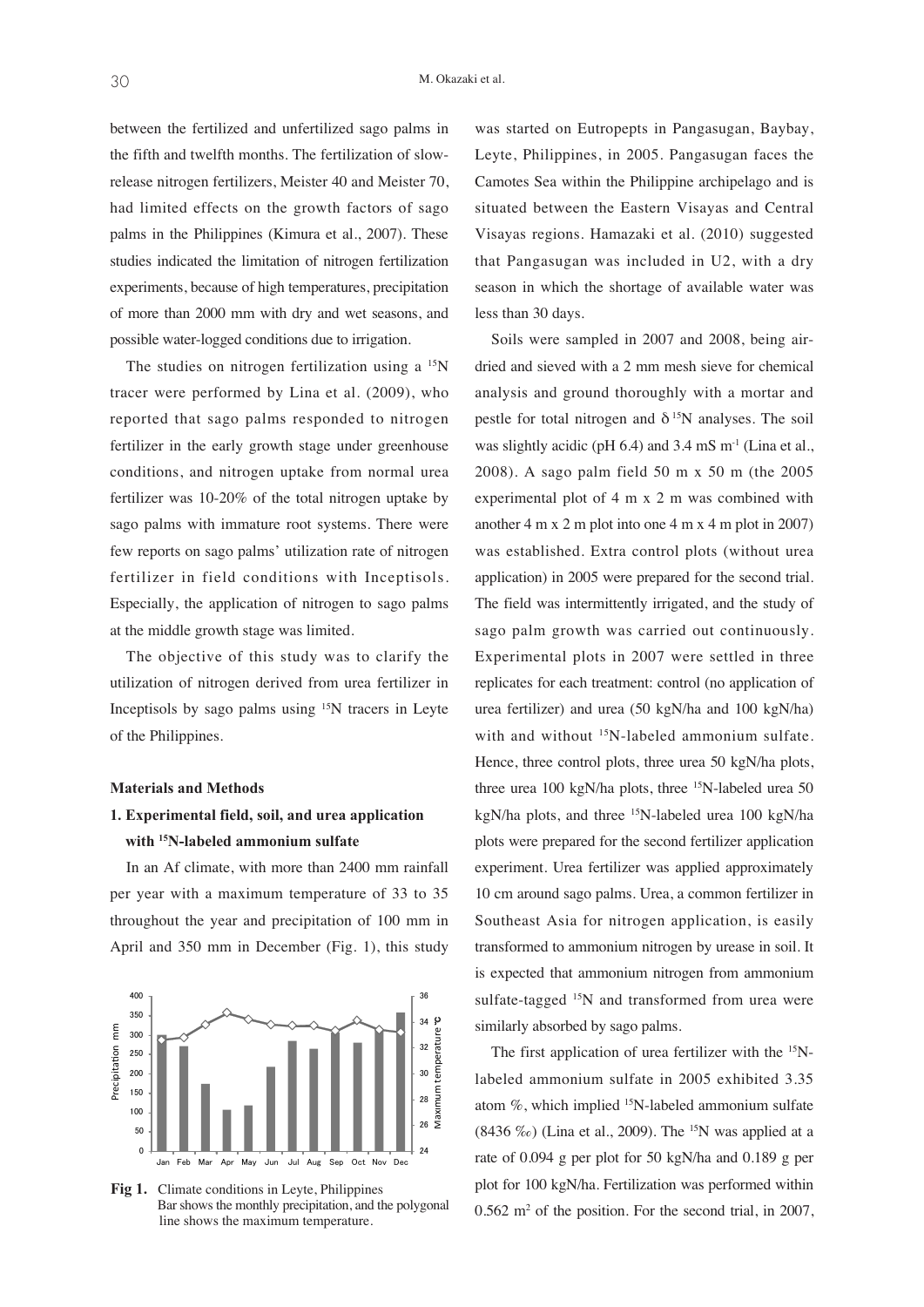urea fertilizer with 1.52 atom  $\%$ , which implied  $15N$ labeled ammonium sulfate (3202 ‰), was applied in the same manner and depth as in the first trial. The <sup>15</sup>N was applied to the new plots, which were provided at 50 kgN/ha and 100 kgN/ha levels of common urea for the first trial, at rates of 0.207 g per plot for 50 kgN/ha and 0.416 g per plot for 100 kgN/ha, respectively. The second application of <sup>15</sup>N was performed in the former 4 m x 2 m control plot of the first application, so that  $15N$ was added to the virgin soil plots. The 4 m x 4 m plot should have one palm by felling one of the two. The number of leaflets and leaf dry weight of 21 felled palms (early trunk formation stage) in the control (no application of urea fertilizer) plots were determined from October of 2007 to October of 2008 (Fig. 2).



• EVIATORSHIP between the number of realiers and the total leaf dry weight of sago palms measured in 2006 **Fig 2.** Relationship between the number of leaflets and the to 2008

The monthly fertilizer use percent (MFUP) of nitrogen of initially applied fertilizer from October of 2007 to October of 2008 was calculated using the following equation:

$$
\text{MFUP} \left( \% \right) = (\delta^{15} \text{N} \cdot \text{lab} - \delta^{15} \text{N} \cdot \text{cont}) (\text{TN} \cdot \text{k} \cdot \text{del}) / (\delta^{15} \text{N} \cdot \text{f} \cdot \text{N} \cdot \text{f} \cdot \text{d} \cdot \text{d} \cdot \text{d} \cdot \text{d} \cdot \text{d} \cdot \text{d} \cdot \text{d} \cdot \text{d} \cdot \text{d} \cdot \text{d} \cdot \text{d} \cdot \text{d} \cdot \text{d} \cdot \text{d} \cdot \text{d} \cdot \text{d} \cdot \text{d} \cdot \text{d} \cdot \text{d} \cdot \text{d} \cdot \text{d} \cdot \text{d} \cdot \text{d} \cdot \text{d} \cdot \text{d} \cdot \text{d} \cdot \text{d} \cdot \text{d} \cdot \text{d} \cdot \text{d} \cdot \text{d} \cdot \text{d} \cdot \text{d} \cdot \text{d} \cdot \text{d} \cdot \text{d} \cdot \text{d} \cdot \text{d} \cdot \text{d} \cdot \text{d} \cdot \text{d} \cdot \text{d} \cdot \text{d} \cdot \text{d} \cdot \text{d} \cdot \text{d} \cdot \text{d} \cdot \text{d} \cdot \text{d} \cdot \text{d} \cdot \text{d} \cdot \text{d} \cdot \text{d} \cdot \text{d} \cdot \text{d} \cdot \text{d} \cdot \text{d} \cdot \text{d} \cdot \text{d} \cdot \text{d} \cdot \text{d} \cdot \text{d} \cdot \text{d} \cdot \text{d} \cdot \text{d} \cdot \text{d} \cdot \text{d} \cdot \text{d} \cdot \text{d} \cdot \text{d} \cdot \text{d} \cdot \text{d} \cdot \text{d} \cdot \text{d} \cdot \text{d} \cdot \text{d} \cdot \text{d} \cdot \text{d} \cdot \text{d} \cdot \text{d} \cdot \text{d} \cdot \text{d} \cdot \text{d} \cdot \text{d} \cdot \text{d} \cdot \text{d} \cdot \text{d} \cdot \text{d} \cdot \text{d} \cdot \text{d} \cdot \text{d} \cdot \text{d} \cdot \text{d} \cdot \text{d
$$

where  $\delta^{15}$ Nlab is the  $^{15}$ N/<sup>14</sup>N ratio of the labeled palm,  $\delta^{15}$ Ncont is the <sup>15</sup>N/<sup>14</sup>N ratio of the control palm,  $\delta^{15}$ Nfert is the  $15N/14N$  ratio of the fertilizer, TN<sub>leaflet</sub> is the total nitrogen content in leaflets, and TNfert is the total amount of fertilizer nitrogen initially applied. The total leaf dry weight was obtained by the equation of  $y = 0.0241$  x - 6.77 ( $R^2 = 0.905$ ), where y is the total leaf dry weight, and x is the number of leaflets per palm (Fig. 2).

The total fertilizer nitrogen uptake of initially applied fertilizer nitrogen per palm (total fertilizer use percent: TFUP) from October of 2007 to October of 2008 was calculated as the product of the total weight of leaves and the difference between the N content in the leaflets of the plot with and without fertilizer.

TFUP (
$$
\%
$$
) = (TN<sub>leafletx</sub> – TN<sub>leaflet0</sub>) / TN<sub>fert</sub>  
x (total leaf dry weight per palm) x 100, (2)

where TNleafletx is the total nitrogen content in leaflets at the urea application plot of 50 kgN/ha or 100 kgN/ha, TNleaflet0 is the total nitrogen content in leaflets at the plot without fertilizer application, and TNfert is the initially applied total amount of fertilizer nitrogen. The total leaf dry weight is obtained by the equation of  $y = 0.0241$  x - 6.77 ( $R^2 = 0.905$ ), where y is the total leaf dry weight, and x is the number of leaflets per palm.

#### **2. Nitrogen in soil and sago leaflet samples**

Soil samples in the 4 m x 4 m plot were collected from the experimental field in August of 2007 and January of 2008, air-dried, sieved with a 2 mm mesh sieve, and stored in a dark room. Soil analysis was described in the previous report (Lina et al., 2008).

Since July of 2005, sago leaflet samples have been taken from different positions of the sago leaf and upper, middle, and basal leaflets on the third leaf from the top, as Sim and Ahmed (1991) recommended the sampling of two leaflets from the middle portion of the third leaf from the top on both sides of the rachis. Seven months later, leaflet samples were taken from the third leaf from the top of the standing sago palms every month, because sago palms grow 10 leaves per year, on average. The leaflets were cut and dried at 70 ° C for 4 hours in the Philippines.

## **3. Total nitrogen and**  $\delta^{15}N$  **determination in soil and sago leaflet samples**

Leaflet samples were washed with deionized water,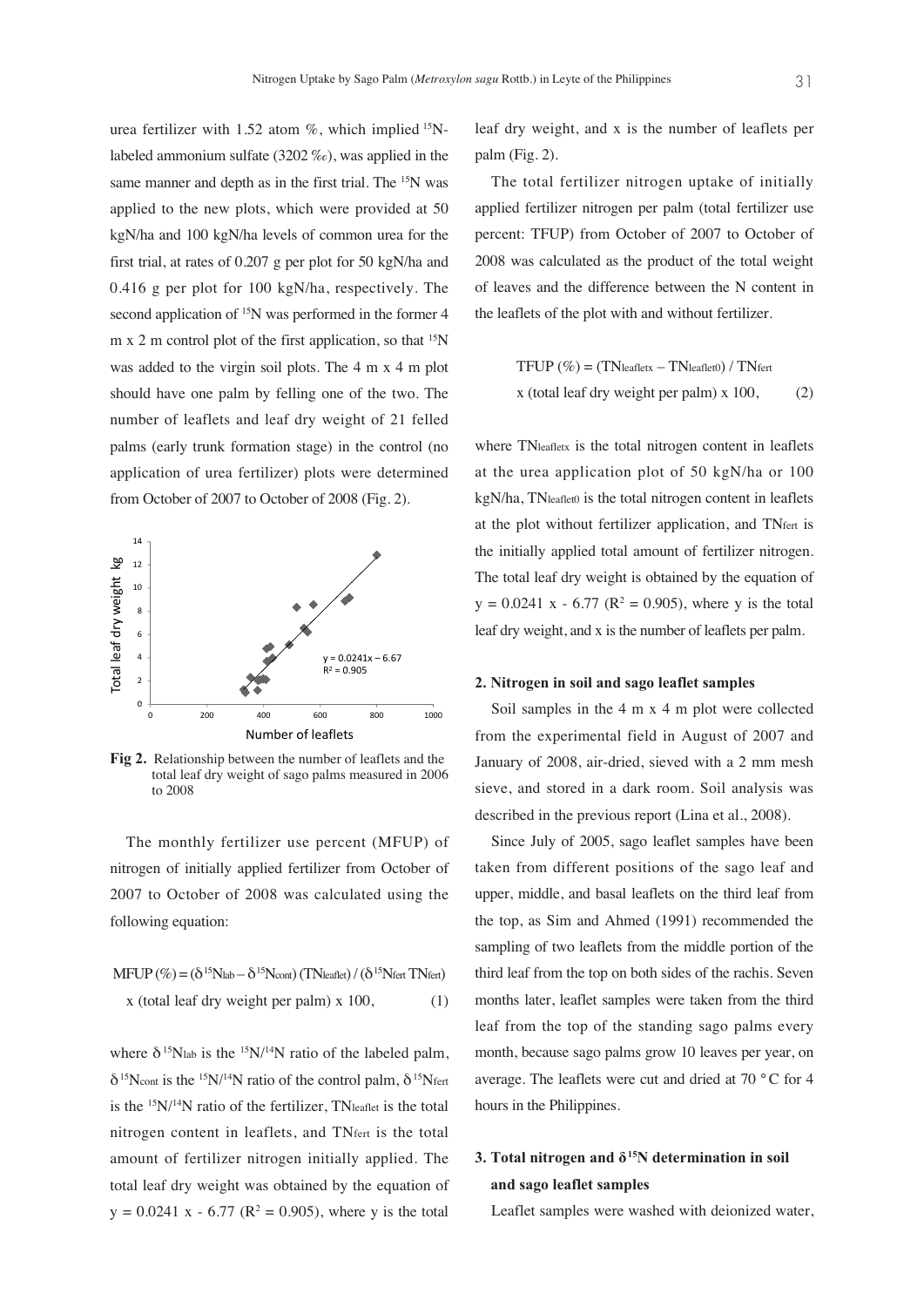oven-dried for 2 to 3 days at 70 ˚C using a forced-draft oven, and ground with a ball mill (Model MM 301, Retch, Haan, Germany) in Japan. These samples were stored in a dark, cool room until analysis. Total nitrogen was analyzed with a CHNS/O analyzer (PerkinElmer 2400, Waltham, USA). The  $15N$  was determined by an elemental analyzer (Euro-EA-Elemental Analyzer; EuroVector, Milano, Italy) connected to a continuous flow-isotope ratio mass spectrometer (IsoPrime, GV Instruments, Manchester, UK). USGS-

40-2 (glutamic acid) was used as a second reference material (Lina et al., 2010). The values of  $\delta^{15}N$  of sago palm leaves ranged from  $1.34 \pm 1.64$  % in Talau, Sarawak, Malaysia to  $5.05 \pm 0.61$  % in Kendari, Sulawesi, Indonesia (unpublished).

#### **Results**

### **1. Total nitrogen content in soil and sago palm samples**

The mean height of sago palms in July of 2007 and July of 2008, shown in Table 1, are  $269 \pm 45$  cm and

**Table 1.** Mean height and number of living leaves of sago palms

|                                        | July of 2007 | July of 2008 |
|----------------------------------------|--------------|--------------|
| Mean palm height cm                    | $269+45$     | $377 + 83$   |
| Mean number of living leaves $14\pm 2$ |              | $16+1$       |

 $377 \pm 83$  cm (n = 15), and the mean number of living leaves are 14 and 16, respectively.

The total nitrogen content and  $\delta^{15}N$  values of soil samples taken in August of 2007 (one month after starting the second trial) and January of 2008 (6 months after starting the second trial) are shown in Table 2. The total nitrogen content in Eutropepts of sago fields (N0: control), Pangasugan, Leyte, was low (1.97 gN/kg in August of 2007 and 2.12 gN/kg in January of 2008). The urea application of 50 kgN/ha

**Table 2.** Total nitrogen content and  $\delta^{15}N$  of soil (n = 3) in the study field

|                |      |         |                               | N <sub>0</sub>       | N <sub>50</sub>      | N <sub>100</sub>     |
|----------------|------|---------|-------------------------------|----------------------|----------------------|----------------------|
| Total nitrogen | 2007 | August  | Mean $g/kg$<br>SD<br>$CV \%$  | 1.97<br>0.41<br>20.6 | 1.90<br>0.96<br>50.4 | 1.89<br>0.47<br>25.0 |
|                | 2008 | January | Mean<br>g/kg<br>SD<br>$CV \%$ | 2.12<br>0.52<br>24.5 | 1.20<br>0.25<br>21.1 | 2.23<br>0.40<br>18.0 |
| ${}^{15}N\%o$  | 2007 | August  | Mean<br><b>SD</b><br>$CV \%$  | 1.96<br>0.59<br>30.1 | 2.86<br>0.55<br>19.3 | 2.45<br>1.15<br>46.7 |
|                | 2008 | January | Mean<br>SD<br>$CV \%$         | 2.53<br>0.60<br>23.8 | 3.56<br>1.24<br>34.9 | 4.73<br>2.73<br>57.8 |

N50:<sup>15</sup>N labeled urea, 50 kg/ha application

N100:<sup>15</sup>N labeled urea, 100 kg/ha application

SD:Standard deviation, CV:Coefficient of variation

Soil samples were taken from the surface of the experimental field.

and 100 kgN/ha did not necessarily increase the total nitrogen content. Meanwhile, the  $\delta^{15}N$  values (N0) of soil samples were 1.96 in August of 2007 and 2.53 in January of 2008, which implies annual variation. The application of urea remarkably increased the  $\delta^{15}N$ values in this study field. The increment of  $\delta^{15}N$  values did not always depend on the amount of urea applied.

The nitrogen contents of the different portions of leaflets in Table 3 indicate the decreasing order of

1. )& portions of sago leaflets **Table 3.** Total nitrogen content and  $\delta$ <sup>15</sup>N in different

|                  |      | Portion of sago leaflet<br>Middle<br>Basal<br>Upper |       |      |  |
|------------------|------|-----------------------------------------------------|-------|------|--|
|                  |      |                                                     |       |      |  |
| Total nitrogen   | g/kg | 21.3                                                | 18.3  | 16.4 |  |
| SD               |      | 2.6                                                 | 2.2   | 3.6  |  |
| $CV \%$          |      | 12.4                                                | 12.2. | 22.9 |  |
| $\delta^{15}N\%$ |      | 2.81                                                | 1.88  | 2.03 |  |
| SD               |      | 0.83                                                | 0.46  | 0.73 |  |
| $\sigma$         |      | 29.7                                                | 24.4  | 36.2 |  |
|                  |      |                                                     |       |      |  |

The sampling of sago leaflet  $(n = 3)$  was carried out in<br>February of 2006 February of 2006.

 collected. Leaflet sample of the third leaf from the apical from was

SD: Standard deviation

CV: Coefficient of variation

upper, middle, and basal portions. However, the  $\delta^{15}N$ values with large coefficients of variation do not represent a trend within this study.

#### **2. Nitrogen uptake by sago palms**

The relationship between the number of leaflets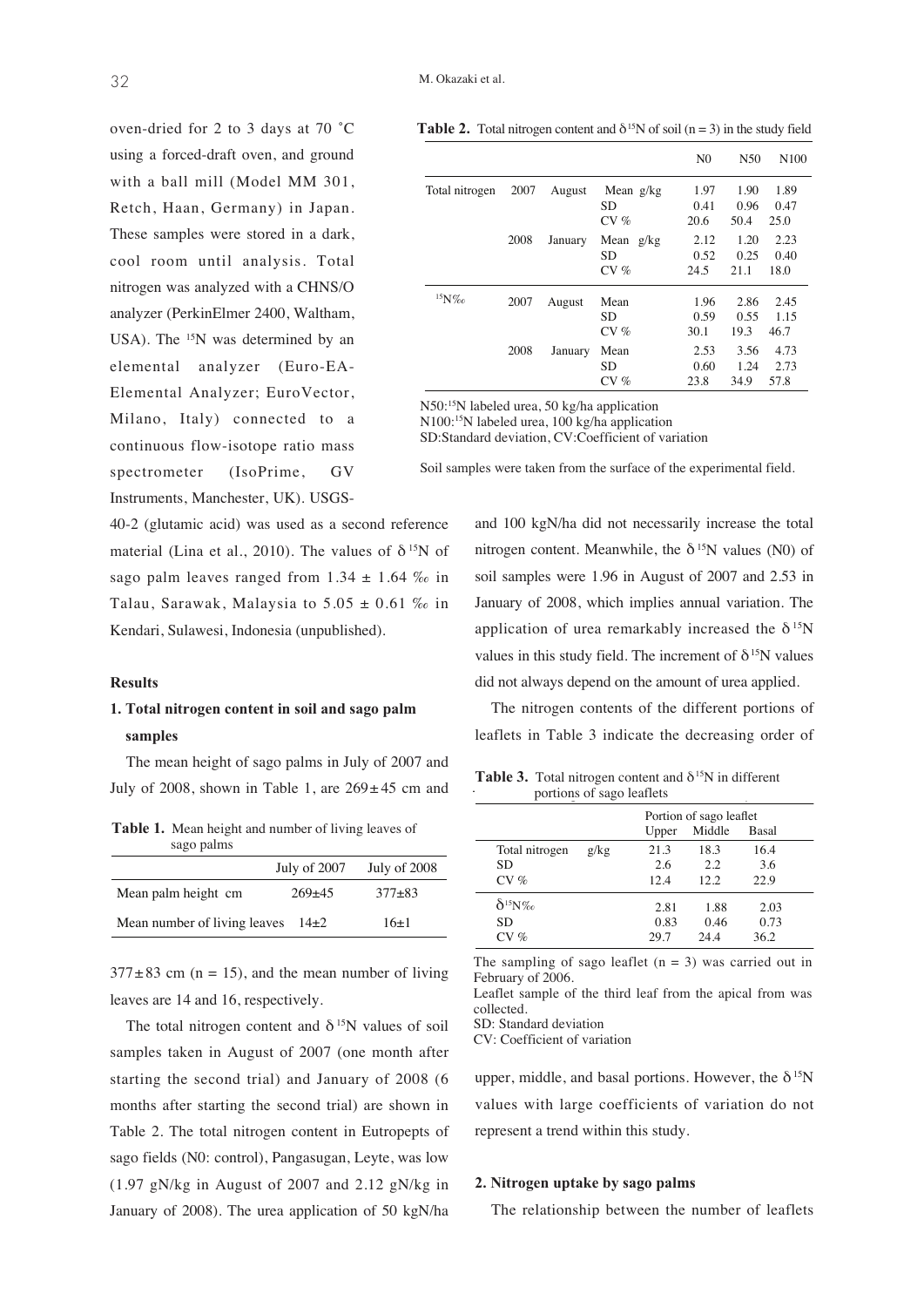and the total leaf dry weight was obtained from 2006 to 2008 (Fig. 2). Based on the equation from Fig. 2, the total leaf dry weight was estimated from the number of sago palm leaflets, and the monthly and total fertilizer use percent of sago palms were calculated.

The monthly total uptake of nitrogen per palm to fertilizer nitrogen (MFUP) initially applied with the urea application of 50 kgN/ha and 100kgN/ ha in 2007 to 2008 is shown in Fig. 3. The nitrogen in sago palms on the control plot (without fertilizer) was derived from the soil only. There were few differences in sago leaflet kgN/ha application) and 3.3% (100kgN/ha), respectively, of the initial amount of nitrogen fertilizer, based on the nitrogen content in the middle leaflet of the third leaf. Since July of 2008 (10 months after urea application), the nitrogen uptake from fertilizer by sago palms was obscure. The nitrogen supply as a fertilizer did not affect sago palm effectively.

#### **3. Nitrogen uptake by sago palms from fertilizer**

Figure 4 represents the total fertilizer use percent (TFUP) of sago palms at the middle stage with urea fertilizer application of 50 kgN/ha and 100 kgN/ha.



Fig 3. Monthly fertilizer use percent in sago leaflets of the third leaf from the top with the initial application of nitrogen



Derived from fertilizer





nitrogen content between the control (without fertilizer) plot and nitrogen application (50 kgN/ha and 100 kgN/ha) plots, which suggests that the nitrogen uptake of sago palms was from the soil, not from fertilizer. Although from August to December of 2007 the urea application did not stimulate the nitrogen uptake of sago palms, the MFUP increased until March of 2008 and gradually decreased with 50 kgN/ha and 100 kgN/ha applications. The MFUPs of sago palms, with more- or less-developed root systems, at the middle stage were, at most, 6.5% (50



Fig. 4. Total fertilizer use percent of sago palm with urea application **Fig 4.** Total fertilizer use percent of sago palm with urea application (Oct. 2007 to Oct. 2008) (Oct. 2007 to Oct. 2008)

N50: Urea application of 50 kgN/ha

N100: Urea application of 100 kgN/ha

TFUP: Total fertilizer use percent (%)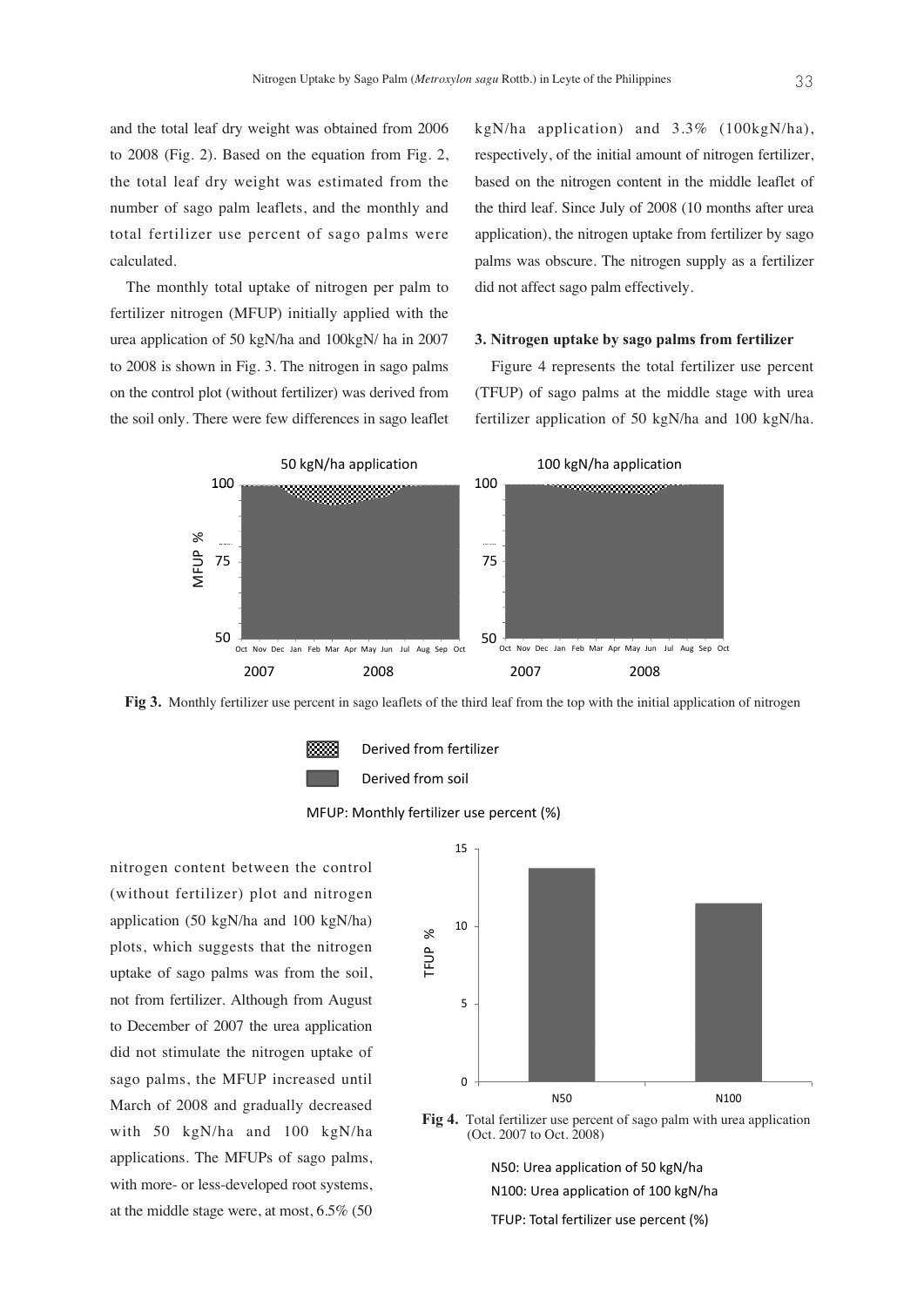The TFUPs were 13.8% for 50 kgN/ha application and 11.5% for 100 kgN/ha application. These values are relatively lower than those of rice (Kaneta et al., 1994) and wheat (Ishimaru et al., 2016).

#### **Discussion**

In this study, urea was used as a nitrogen fertilizer. Urea is easily adsorbed on the soil surface with a hydrogen bond. Urease mediated ammonification from urea, which caused the pH to increase slightly in lowland soils with the production of ammonium carbonate. However, there was no significant difference before and after urea fertilization (Kumazawa, 2000). The maximum activity of ammonification from urea was observed at 30 °C, and all urea was changed to ammonium nitrogen within 2 to 3 days. The nitrification proceeded continuously after ammonification, and the maximum nitrification occurred at 27 to 29 ° C in soil with 24 to 27% water content. In the Philippines, Fillery et al. (1986) reported that the loss of ammonia volatilization from paddy fields where urea was applied, broadcast into floodwaters 14 to 21 days after transplanting in Munoz and Los Baflos, accounted for 45 and 60% of the 15N applied, respectively. In contrast, ammonia volatilization in Vietnamese paddy rice fields, where urea was applied at 20 to 40 kgN/ha as a split application for a total of 80 to 100 kgN/ha throughout the cropping period, was 1.7 to 14.6% of the applied N (Watanabe et al., 2009). Ammonia volatilization is the important nitrogen loss mechanism and has equal importance to nitrification/denitrification in tropical wetlands.

There has been a long time to discuss the effect of nitrogen application to sago palms in Sarawak of Malaysia. Since 1976, Kueh (1979, 1980, 1981, 1982, 1983) found no effect of nitrogen (ammonium sulfate) application on leaf production in undrained Fibrists at Stapok of Sarawak. In case of the eleventh year of growth, trunk heights in Histosols with minimal drainage at Stapok Station seemed to increase with N application (Kueh, 1987). However, there was no

significant effect of N application on trunk height in thirteen years of growth (Kueh, 1989, 1990, 1995). Similarly, Jaman (1983) found in Sarawak that NPK fertilizer application had no significant positive effect on the rate of leaf production of sago palms in the first year at the Sungai Talau Peat Research Station. Jaman (1984, 1985) reported that NPK fertilizer application, pruning, weeding, seed germination, spacing, and intercropping had no significant positive effect on the annual leaf production rate of sago palms. Kakuda et al. (2005) also reported that applying seven times the usual amount of N, P, K, Ca, Mg, Cu, Zn, Fe, and B to Histosols provided a significant difference in petiole and sucker dry weight and that any difference was not found in other growth factors of sago palms. Our results on nitrogen uptake from urea fertilizer in Inceptisols indicate a limitation of up to 13%, which indicates that nitrogen fertilizer has a small effect on growth and final starch production.

The small effect of nitrogen (N) application on sago palm growth is explained by the findings of the endophytes' activities on the N fixation (Shrestha et al., 2006, 2007). When sago palm becomes easily able to absorb N from the soil, it does not require N support by endophytes. Accordingly, it is concluded that endophytes play an important role in sago palm growth without N application. Another explanation is the emission of nitrous oxide (N2O) and nitric oxide (NO) production through nitrification and denitrification in both reductive and oxidative conditions of sago fields intermittently after applying urea fertilizer, accompanied with the dissolution and elution of nitrogen by irrigation water. The production of nitrous oxide (N2O) and nitric oxide (NO) (Firestone and Davidson, 1989) easily occurs in sago fields intermittently irrigated by irrigation water in Histosols (Inubushi et al., 2003). Lan et al. (2014) represented that N2O and NO emissions were observed in a Typic Epiaquept in US Soil Taxonomy with paddy rice cultivation. Sago palm fields also have the repetition of oxidative and reductive conditions seasonally, in a situation similar to that of the paddy field.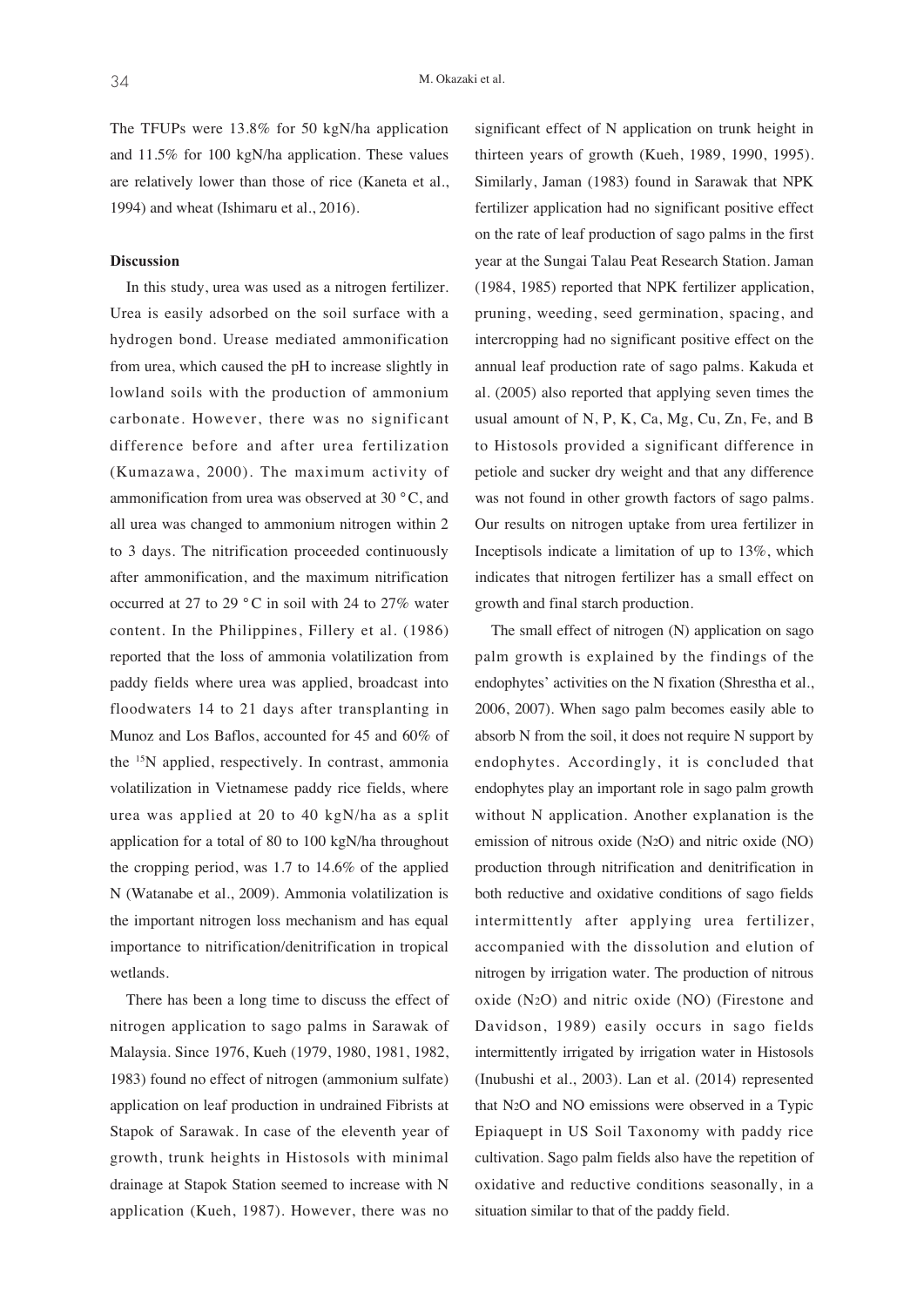### **References**

- Fillery, I. R. O., J. R. Simpson and S. K. De Datta 1986 Contribution of ammonia volatilization to total nitrogen loss after applications of urea to wetland rice fields. Fertilizer Research 8: 193-202.
- Firestone, M. K. and E. A. Davidson 1989 Microbiological basis of NO and N2O production and consumption in soil. *In*: Exchange of Trace Gasses between Terrestrial Ecosystems and the Atmosphere. (Andreac, M. O. and D. S. Schimel eds.) John Wiley & Sons (New York) 7-21.
- Hamazaki, T., T. Ohkura and K. Miura 2010 The latest research works in pedology in Asian countries 4, The latest studies on the Philippine soils, Soil environment and agriculture in the tropical islands. Japanese Journal of Soil Science and Plant Nutrition 81: 267-272. (in Japanese)
- Inubushi, K., Y. Furukawa, A. Hadi, E. Purnomo and H. Tsuruta 2003 Seasonal changes of CO2, CH4 and N2O fluxes in relation to land-use change in tropical peatlands located in coastal area of South Kalimantan. Chemosphere 52: 603-608.
- Ishimaru, T., T. Arai and T. Yamamoto 2016 Fertilizer nitrogen utilization rate and contribution ratio of nitrogen from soil in the grain protein content of the wheat cultivar "ChikushiW2" for Chinese noodles. Japanese Journal of Crop Science 85: 385-390. (in Japanese)
- Jaman, O. 1983 Fertilizer response in drained peat at Sungai Talau Station. Annual Report of Department of Agriculture of Sarawak, p. 87–88, Department of Agriculture of Sarawak.
- Jaman, O. 1984 Fertilizer response in drained peat at Sungai Talau Station. Annual Report of Department of Agriculture of Sarawak, p. 97-101, Department of Agriculture of Sarawak.
- Jaman, O. 1985 Fertilizer response in drained peat at Sungai Talau Station. Annual Report of Department of Agriculture of Sarawak, p. 105-110, Department of Agriculture of Sarawak.
- Kakuda, K. H. Ando, Y. Yoshida, Y. Yamamoto, Y. Nitta, H. Ehara, Y. Goto and B. H. Puruwanto 2000

Soil characteristics in sago palm grown area; Factors associated with fate of inorganic nitrogen in soil. Sago Palm 8: 9-16. (in Japanese)

- Kakuda, K., A. Watanabe, H. Ando and F. S. Jong 2005 Effects of fertilizer application on the root and aboveground biomass of sago palm (*Metroxylon sagu* Rottb.) cultivated in peat soil. Japanese Journal of Tropical Agriculture 49: 264- 269.
- Kaneta, Y., H. Awasaki and Y. Murai 1994 The nontillage rice culture by single application of fertilizer in a nursery box with controlled-release fertilizer. Japanese Journal of Soil Science and Plant Nutrition 65: 385-391. (in Japanese)
- Kimura, S. D., M. Okazaki, S. B. Lina and M. Igura 2007 Sago project in Leyte, Sago starch production in the sago – taro intercropping system in Pangasugan, Leyte, pp. 92, Tokyo University of Agriculture and Technology.
- Kueh, H. S. 1979 Sago NPK fertilizer experiment. Annual Report of Department of Agriculture of Sarawak, p. 157-158, Department of Agriculture of Sarawak.
- Kueh, H. S. 1980 Sago NPK fertilizer experiment. Annual Report of Department of Agriculture of Sarawak, p. 167-168, Department of Agriculture of Sarawak.
- Kueh, H. S. 1981 Sago NPK fertilizer experiment. Annual Report of Department of Agriculture of Sarawak, p. 169-170, Department of Agriculture of Sarawak.
- Kueh, H. S. 1982 Sago NPK fertilizer experiment. Annual Report of Department of Agriculture of Sarawak, p. 168-170, Department of Agriculture of Sarawak.
- Kueh, H. S. 1983 Fertilizer response in undrained deep peat at Stapok Station. Annual Report of Department of Agriculture of Sarawak, p. 85-86, Department of Agriculture of Sarawak.
- Kueh, H. S. 1987 Fertilizer response of sago in deep peat under minimal drainage conditions at Stapok Station. Annual Report of Department of